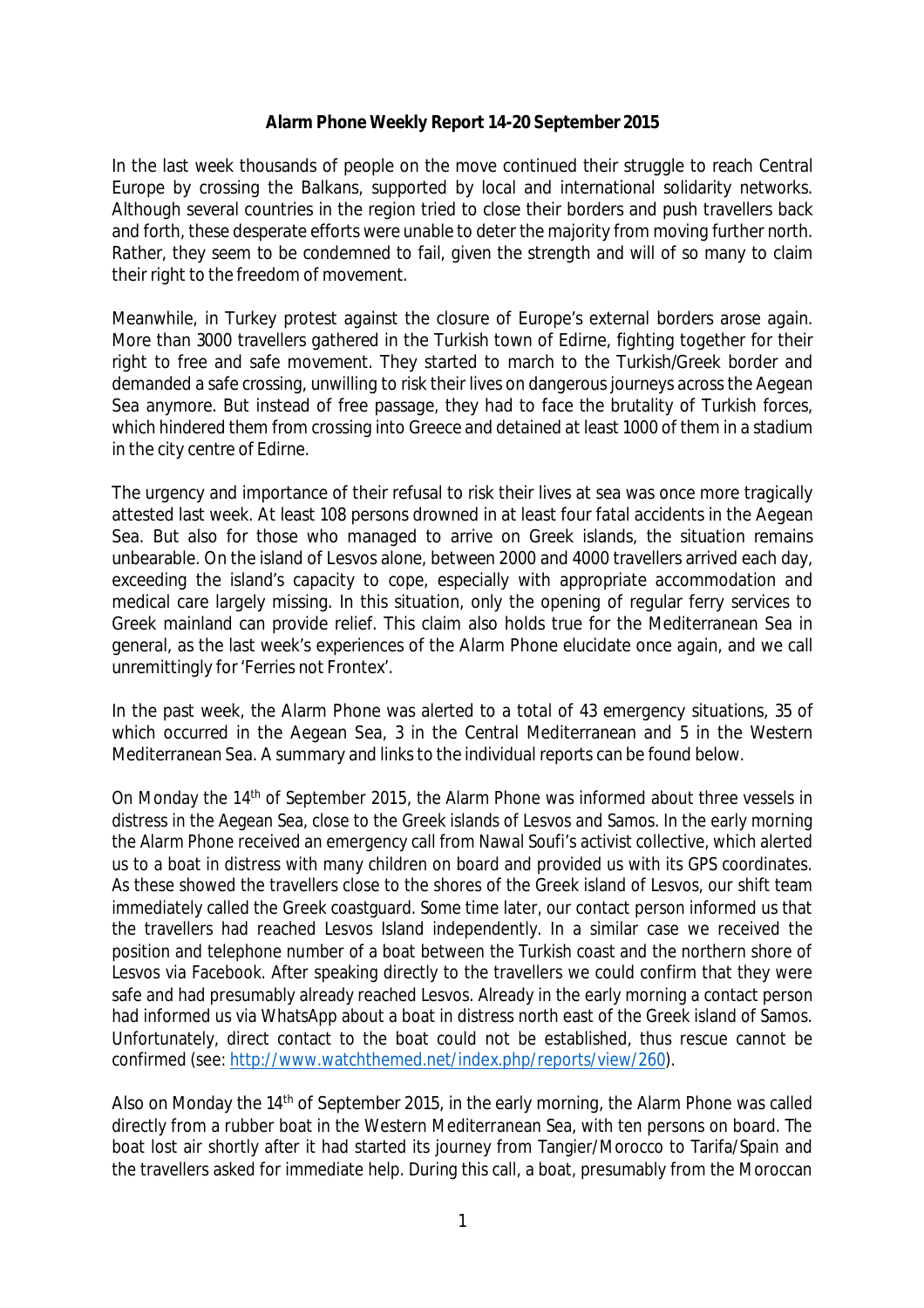Navy, passed by but did not interfere. The Alarm Phone forwarded this information to the Spanish search and rescue organisation Salvamento Maritimo in Tarifa, but as the boat was still in Moroccan waters, they passed it on to the Moroccan Navy. Although further attempts to get in contact with the travellers on board failed, in the early afternoon our contact person in Morocco confirmed that the travellers had been intercepted and rescued by the Moroccan Navy.

In the following night, at 11.15pm, a contact person in Morocco alerted us to a boat in distress with 14 people on board, including one child. Their boat was leaking and water was entering. We immediately informed Salvamento Maritimo in Tarifa and established direct contact to the travellers on board. As the boat began to sink, they asked us to call the Moroccan Coast Guard as well. At about 2am in the morning, contact persons in Morocco informed us that the Moroccan Navy had intercepted and rescued the 14 people on board (see: [http://www.watchthemed.net/index.php/reports/view/264\).](http://www.watchthemed.net/index.php/reports/view/264).)

On Tuesday the 15<sup>th</sup> of September 2015 the Alarm Phone dealt with a total of eight cases in the Aegean Sea, partly with boats in distress at sea and partly with groups of travellers who had successfully crossed the sea but were stranded on remote Greek islands. In one case, we witnessed again an attack on one boat.

30 minutes past midnight, our shift team was informed about a boat in severe distress quite close to the Turkish coast, south of Izmir. We immediately alerted the Turkish coastguard. Although they promised to send a rescue boat within one hour, the situation became increasingly dangerous: at 1.30am a contact person reported to us that there some travellers felt overboard and that help had still not arrived. Again, the shift team reached out to the Turkish coastguard and explained the urgent distress situation. Finally, at 2.52am, the shift team got a WhatsApp message from a contact person stating that the Turkish coastguard had rescued all 42 people on board.

In the following hours, the shift team was engaged in three similar cases. Via contact persons, we were informed about 43 people in distress near Cesme/Turkey, about 42 people in distress near Kos/Greece and about another boat in distress close to Chios/Greece. After direct contact with all three boats, the shift team alerted the respective coastguards. While Turkish authorities rescued the first boat, the second one was rescued by Greek authorities. In the third case, the boat even arrived by itself on the Greek island of Chios.

Around midday the Alarm Phone received a message via Facebook, informing us about a boat that had successfully reached Lesvos but, according to eyewitnesses, had been attacked by the Turkish coastguard on its way from Behram/Turkey to Lesvos/Greece. At least one of its passengers is said to have fallen overboard during this assault. We called a contact person who met the group on Lesvos. Meanwhile, we called the Turkish Maritime Rescue Coordination Center and at least got to know that two passengers who fall overboard were rescued and their families had been informed. The officer even knew the name of one of them, and this name matches the information that we have. The Alarm Phone will continue to investigate this case.

On the same day we also supported three groups of travellers who had stranded on several remote Greek islands. At 10.35am the shift team was informed of a group of 30 women, 10 children and 60 men, who had stranded in the very north east of Samos. We talked to the travellers and alerted the port authorities of Samos, the Greek coastguard in Piraeus, the Greek police as well as the UNHCR in Greece via mail and phone. Only two days later, on Thursday, 17<sup>th</sup> of September 2015, one of the travellers finally confirmed to us the rescue of the whole group.

Tuesday night, two similar cases reached us. At 8.38pm a contact person informed us about a group of 300 people who had run ashore on a small, uninhabited Greek island on Tuesday morning. Unfortunately, we were neither able to reach the group, nor to locate them.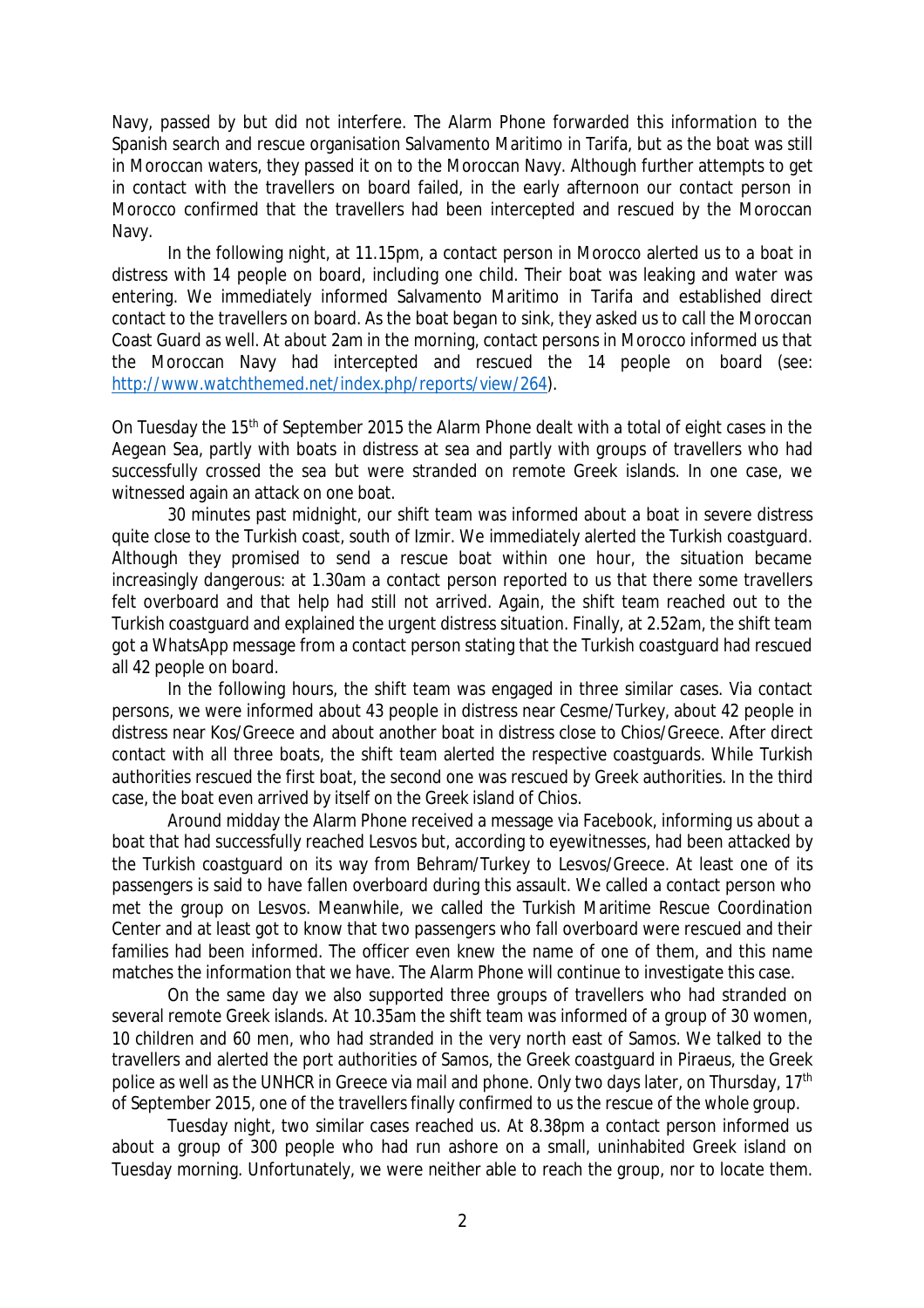We passed the phone numbers of the Greek coastguard and the UNHCR Greece to our contact person and he informed the coastguard already in the same night. On the next morning, we spoke to UNHCR Greece about this case. Finally, on Wednesday at 2.50pm we again talked to our contact person who confirmed to us that all 300 people safely arrived on Kos on Tuesday evening. In another case a group of about 50 people, including 20 children had stranded on the tiny Greek military island Farmakonisi. After obtaining these information directly form the travellers, we alerted the port authorities and the police of Leros, the closest inhabited Greek island. In the following two days we stayed in touch with the police as well as the UNHCR Greece. Finally, on Thursday, both sides confirmed to us that the group from Farmakonisi would be brought to Leros in the early evening.

(see: [http://www.watchthemed.net/index.php/reports/view/261\)](http://www.watchthemed.net/index.php/reports/view/261))

Also on Tuesday the 15<sup>th</sup> of September 2015, the Alarm Phone was called directly from a boat in distress in the Western Mediterranean Sea at about 9am. With five people on board, the group was paddling north and asked us to inform the Spanish search and rescue organisation Salvamento Maritimo. When speaking to the Spanish authorities we were informed that they were already aware of this boat and that both, the Spanish and the Moroccan Navy were looking for it. One hour later, the shift team could again establish contact to the travellers on board. They were still in distress, although they were able to see some boats in the distance. At 10.15am a contact person from Morocco informed us that the five travellers have been intercepted by the Moroccan Navy and were being returned to Tangier (see: [http://www.watchthemed.net/index.php/reports/view/265\).](http://www.watchthemed.net/index.php/reports/view/265).)

On Wednesday the 16<sup>th</sup> of September, as on the day before, the Alarm Phone was alerted to eight groups in distress in the Aegean Sea, involving more than 200 travellers. While in four cases they succeeded to reach the Greek islands by themselves, Turkish authorities rescued three groups, and to two groups the Alarm Phone provided support after they had stranded on small islands. For detailed information on the individual cases see: <http://watchthemed.net/index.php/reports/view/273.>

Also on Wednesday the 16<sup>th</sup> of September 2015 the Alarm Phone was called from a boat in international waters between Morocco and Spain, with nine persons on board. Although in distress, a vessel quite close to them refused to help or rescue them. Quite to the contrary, it blocked their way further toward Spain. Some hours later, the Alarm Phone was again in direct contact with the travellers. As it turned out, the vessel that had refused to rescue them was Spanish. It forced them to wait until the Moroccan Navy came who returned them to Morocco. The Alarm Phone is still investigating, whether the Spanish vessel was one of Salvamento Maritimo or of the Spanish Guardia Civil (see: [http://www.watchthemed.net/index.php/reports/view/266\).](http://www.watchthemed.net/index.php/reports/view/266).)

On Thursday the 17<sup>th</sup> of September 2015 the Alarm Phone dealt with three emergency situations in the Aegean Sea. At 6.46am a contact person informed us about a group stuck on the tiny Greek island of Pasas between Cesme/Turkey and Chios/Greece. The group of 94 people, including children and women, had stranded there two hours earlier. One young man was injured and not able to walk. We alerted the Greek authorities and the UNHCR Greece via mail and called the Greek coastguard in Piraeus. At 7.50am the contact person told us that the group would be transferred to the Greek island of Chios by the Greek military.

On the same day we were informed about two boats in distress between the Turkish coast and the Greek islands of Lesvos and Samos, respectively. We alerted the responsible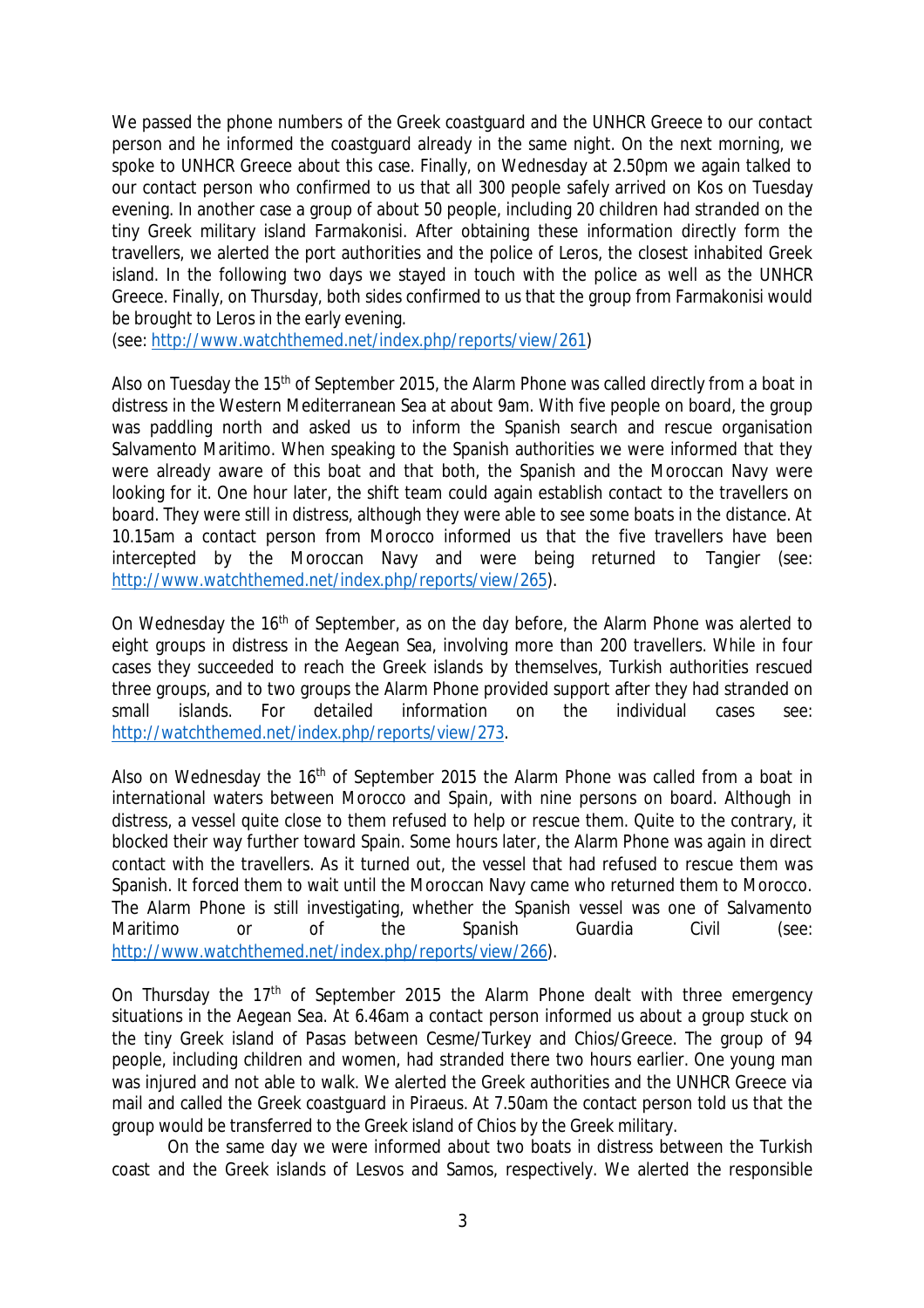authorities and in both cases the contact persons who had informed us finally confirmed rescue (see: [http://www.watchthemed.net/index.php/reports/view/262\).](http://www.watchthemed.net/index.php/reports/view/262).)

On Friday the 18<sup>th</sup> of September 2015 the Alarm Phone dealt with four emergency situations in the Aegean Sea, near the Greek islands of Samos and Lesvos.

At 00.40am a contact person sent us a WhatsApp message with a phone number of a group of 35 travellers and their coordinates, which showed them between the Turkish mainland and the Greek island of Samos. As their position was very close to the Turkish coast, we alerted the Turkish search and rescue coordination centre in Ankara, both by phone and by e-mail. During the night, we were not able to speak to the travellers again. At 6.10am the Turkish coastguard reported to us that they had not been able to find a vessel at the position in question. But at 8am a contact person confirmed that the group had safely and independently arrived on the Greek island of Samos. In a similar case we were alerted to 41 travellers, whose engine had broken down between the Turkish coast and Lesvos/Greece. We called the group and advised them to call back in case of distress. At about 9am they informed us that they had safely arrived on Lesvos.

On the same day, Nawal Soufi's activist collective informed us about two cases of distress at sea as well. While in one case no contact to the travellers could have been established, in the other case we directly spoke to a group of 45 travellers, whose engine had broken down on their way from Atatürk/Turkey to the Greek island of Samos. We called the Greek coastguard in Piraeus and provided them with an approximate position of the boat. Two hour later we again reached the boat. The travellers confirmed that they had safely arrived on Samos in the meantime (see: [http://www.watchthemed.net/index.php/reports/view/269\).](http://www.watchthemed.net/index.php/reports/view/269).)

Also on Friday the 18<sup>th</sup> of September 2015 a boat in distress between Tangier/Morocco and Tarifa/Spain called the Alarm Phone. 11 travellers had left Tangier at 5am and asked us to alert the Spanish rescue organization Salvamento Maritimo in Tarifa. At 9.40am Salvamento Maritimo confirmed to us that they had been in contact with this boat and had started a search and rescue operation. From 11am onwards, the shift team established direct contact to the boat several times. The travellers were calm but still in distress and told us that the coastguard had not yet arrived. At 11.48am we learned from Salvamento Maritimo in Tarifa that the Moroccan Navy had intercepted the boat. A couple of minutes later we called the travellers again, who had indeed been brought to a police station in the port of Tangier-Med. At around noon we alerted several contact persons in Tangier and at 12.30pm they also confirmed that the 11 travellers were back in Morocco (see: [http://www.watchthemed.net/index.php/reports/view/267\).](http://www.watchthemed.net/index.php/reports/view/267).)

On Saturday the 19th of September 2015 the Alarm Phone dealt with five emergency situations in the Aegean Sea. In three cases the travellers safely arrived on Greek islands and in two cases they had been returned to Turkey.

Around midnight Nawal Soufi's activist network informed us about two boats in distress near the Greek islands of Lesvos and Chios. While in the case near Lesvos the travellers asked us to alert the Turkish coastguard, who conducted a rescue operation, in the other case we were later informed that the group of travellers had arrived on the island of Chios independently.

At 6am we received a call informing us about a boat in distress near the Greek island of Lesvos. We reached the travellers at 6.20am, a group of 49 people. Their engine had broken down and they had lost orientation, unable to provide us with their current position. They saw another boat not far away that had been rescued by the Turkish coastguard. But as they were supposed to be in Greek territorial waters, the Turkish coastguard refused to help them. Shortly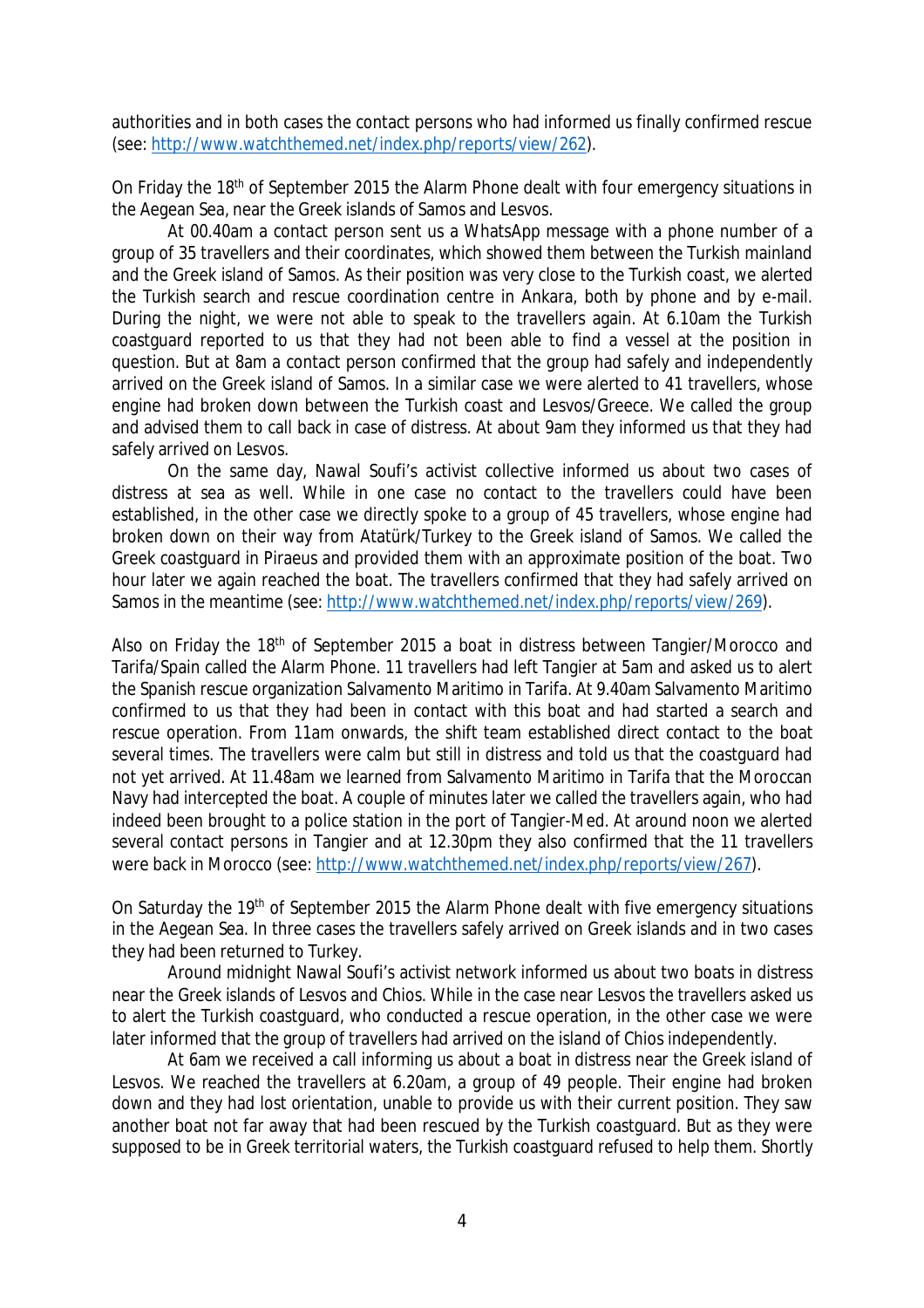afterwards we alerted the Greek coastguard in Piraeus. In the afternoon, a contact person informed us that the group had arrived safely on Lesvos.

Another case of distress near the northern shore of Lesvos was forwarded to us at 10.20am. We informed the Greek coastguard in Piraeus about the distress situation via e-mail and tried to contact the travellers. At 11.45am we got in touch with them, a group of around 50 people, including many women and children. They provided us with their current position via WhatsApp, which we immediately forwarded to the Greek coastguard. The person on duty told us that they had sent a patrol boat already but had found nobody. Obviously this was false, as we had spoken to the travellers in distress just a couple of minutes earlier. Afterwards we wrote another e-mail to the Greek and the Turkish coastguards, providing them with the latest GPS position that clearly indicated that the travellers in distress were in Greek waters. At 4.20pm we talked to travellers again. We learned that they had safely arrived in Greece.

At 12.40pm a friend reported another distress case to us, this time between Behram/Turkey and Lesvos. The engine of the vessel had stopped and at 1pm the contact person urged us to call the Turkish coastguard as the situation had worsened and the travellers were still close to the Turkish coast. We alerted the Turkish coastguard and they assured us that they would send a rescue vessel and call us back as soon as they had results. At 1.40pm we forwarded the latest position of the boat in distress to the coastguard. About an hour later, at 2.45pm, both our contact person as well as the Turkish coastguard confirmed to us that the travellers had been rescued and were returned to Turkey (see: [http://www.watchthemed.net/index.php/reports/view/270\).](http://www.watchthemed.net/index.php/reports/view/270).)

Also on Saturday the 19<sup>th</sup> of September 2015 Father Mussie Zerai alerted the Alarm Phone to three boats in distress in the Central Mediterranean Sea. The Alarm Phone had direct contact to two of them and, in the end, the Italian coastguard confirmed the rescue of all three boats. On that day, due to good weather conditions, a total of 20 boats had left the Libyan coast and prompted yet another large-scale search and rescue operation in the Central Mediterranean Sea. According to the Italian coastguard, at least 4343 travellers had been saved in more than 20 operations, involving 12 rescue vessels.

At 2am Father Mussie Zerai informed the Alarm Phone about a distress call he had received. We got a hold of the travellers on the phone at 2.13am. We learned that they were 500 people and had started in Zuwara/Libya some hours earlier. They also told us their GPS position, which was about 27 kilometres north east of Zuwara. Immediately afterwards, we called the Italian coastguard and provided them with all the information we had obtained so far. In several phone calls with Médecins sans Frontières' rescue vessel, the Bourbon Argos, which was in vicinity to the boat in distress, we learned that a military vessel was even closer to the boat in distress and had been advised by the Italian Maritime Rescue Coordination Centre (MRCC) to launch a rescue operation. In the following hours we continuously tried to get in contact with the travellers on board. But although the phone was ringing, nobody picked up. In another phone call with the crew of the Bourbon Argon in the afternoon, they confirmed to us that the military vessel had indeed rescued the boat in distress in the early morning.

At 6.23am Father Mussie Zerai alerted us to another boat in distress with 300 travellers on board and forwarded a satellite phone number. Despite several attempts we were not able to reach the travellers and thus could not obtain any information about their position. At 7.07am we called the Italian coastguard and informed about this boat. Afterwards, contact to the travellers could not be established anymore. But in a phone call at 3.34pm the Italian coastguard confirmed their rescue.

A third alert of Father Mussie Zerai reached the Alarm Phone via WhatsApp at 7am. A rubber boat with 100 persons on board, including pregnant women and children, was in distress